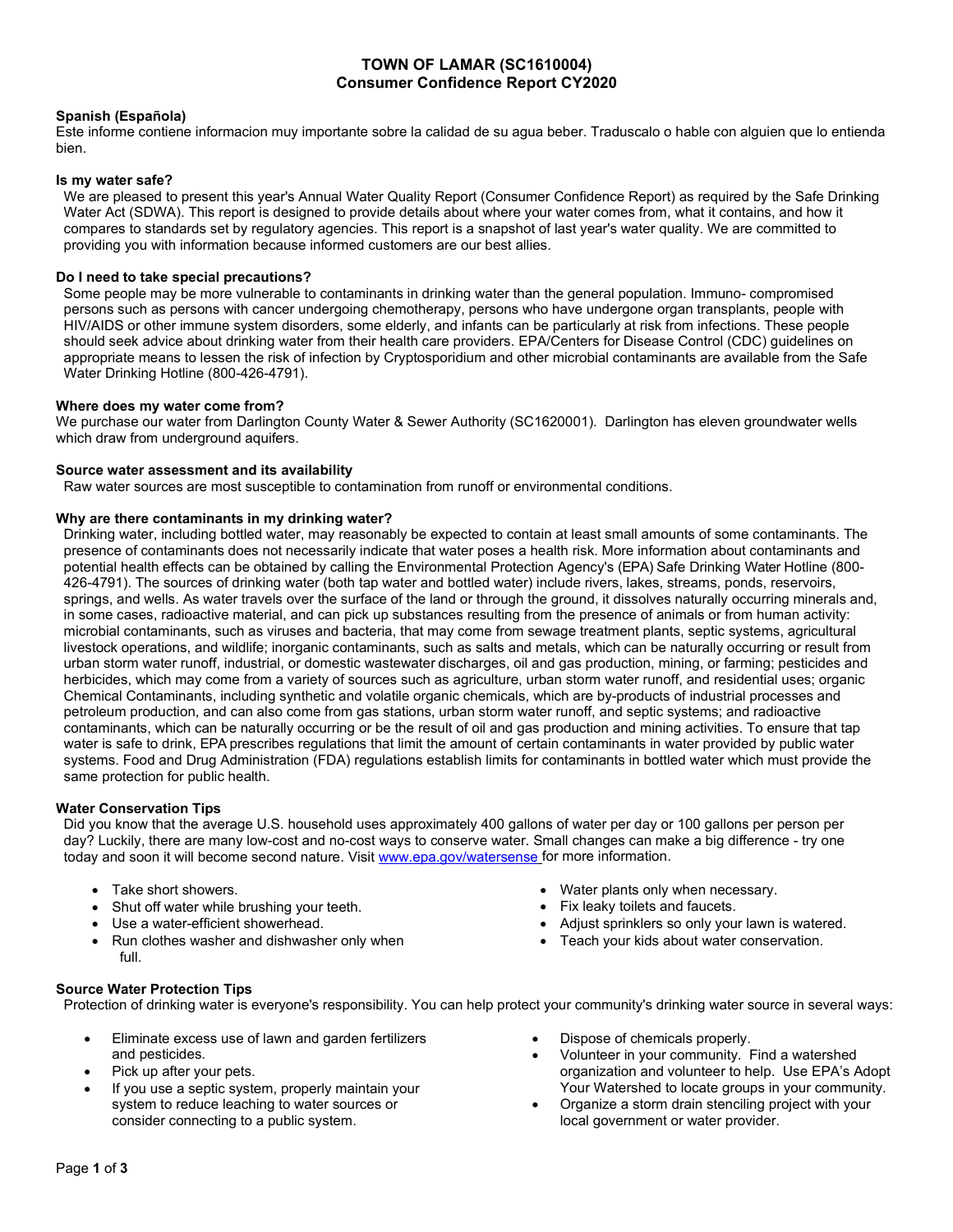# **Additional Information for Lead**

If present, elevated levels of lead can cause serious health problems, especially for pregnant women and young children. Lead in drinking water is primarily from materials and components associated with service lines and home plumbing. **TOWN OF LAMAR (SC1610004)** is responsible for providing high quality drinking water but cannot control the variety of materials used in plumbing components. When your water has been sitting for several hours, you can minimize the potential for lead exposure by flushing your tap for 30 seconds to 2 minutes before using water for drinking or cooking. If you are concerned about lead in your water, you may wish to have your water tested. Information on lead in drinking water, testing methods, and steps you can take to minimize exposure is available from the Safe Drinking [Water Hotline or at http://www.epa.gov/safewater/lead.](http://www.epa.gov/safewater/lead)

## **Water Quality Data Table**

In order to ensure that tap water is safe to drink, EPA prescribes regulations which limit the amount of contaminants in water provided by public water systems. The table below lists all the drinking water contaminants that we detected during the calendar year of this report. Although many more contaminants were tested, only those substances listed below were found in your water. All sources of drinking water contain some naturally occurring contaminants. At low levels, these substances are generally not harmful in our drinking water. Removing all contaminants would be extremely expensive, and in most cases, would not provide increased protection of public health. A few naturally occurring minerals may improve the taste of drinking water and have nutritional value at low levels. Unless otherwise noted, the data presented in this table is from testing done in the calendar year of the report. The EPA or the State requires us to monitor for certain contaminants less than once per year because the concentrations of these contaminants do not vary significantly from year to year, or the system is not considered vulnerable to this type of contamination. As such, some of our data, though representative, may be more than one year old. In this table you will find terms and abbreviations that might not be familiar to you. To help you better understand these terms, we have provided the definitions below the table.

# **WATER QUALITY DATA TABLE**

| <b>Contaminants (unit of</b><br>measure)      | <b>MCLG or</b><br><b>MRDLG</b> | AL  | Your<br>Water | # Samples<br><b>Exceeding AL</b> | <b>Exceeds AL</b><br>(Yes/No) | <b>Sample</b><br><b>Date</b> | <b>Typical Source</b>                                                       |
|-----------------------------------------------|--------------------------------|-----|---------------|----------------------------------|-------------------------------|------------------------------|-----------------------------------------------------------------------------|
| Copper-action level at<br>consumer taps (ppm) | 1.3                            | 1.3 | 0.17          | 0                                | No                            | 8/1/2019                     | Corrosion of household<br>plumbing systems. Erosion<br>of natural deposits. |
| Lead-action level at<br>consumer taps (ppb)   |                                | 15  | 3.1           | 0                                | No                            | 8/1/2019                     | Corrosion of household<br>plumbing systems. Erosion<br>of natural deposits. |

#### **Lead and Copper – Inorganic Contaminants**

# **Disinfectants and Disinfection By-Products**

**(There is convincing evidence that addition of a disinfectant is necessary for control of microbial contaminants.)**

| Disinfectants and<br><b>Disinfection By-</b><br><b>Products</b> | <b>MCLG or</b><br><b>MRDLG</b> | MCL, TT,<br>or MRDL | <b>Highest</b><br>Level<br><b>Detected</b> | Range of<br>Levels<br><b>Detected</b> | <b>Violation</b><br>(Yes or No) | <b>Sample</b><br><b>Date</b> | <b>Typical Source</b>                            |
|-----------------------------------------------------------------|--------------------------------|---------------------|--------------------------------------------|---------------------------------------|---------------------------------|------------------------------|--------------------------------------------------|
| <b>Total Trihalomethanes</b><br>(TTHM) (ppb)                    | No goal for<br>the total       | 80                  | 3.0                                        | $2.72 - 2.72$                         | No                              | 2020                         | By-product of<br>drinking water<br>disinfection. |

# **Chemical and Radionuclide Constituents – Groundwater purchased from Darlington County W&SA (SC1620001)**

| <b>Contaminants (unit of</b><br>measure)           | <b>MCLG or</b><br><b>MRDLG</b> | MCL.<br>TT, or<br><b>MRDL</b> | Detect in<br>Your<br>Water | Range             | <b>Violation</b><br>(Yes or<br>No) | Sample<br>Date | <b>Typical Source</b>                                                                           |
|----------------------------------------------------|--------------------------------|-------------------------------|----------------------------|-------------------|------------------------------------|----------------|-------------------------------------------------------------------------------------------------|
| Nitrate (ppm)                                      | 10                             | 10                            | 1.0                        | $0.13 -$<br>1.40  | <b>No</b>                          | 2020           | Runoff from fertilizer use.<br>Erosion of natural<br>deposits.                                  |
| Fluoride (ppm)                                     | 4                              | 4                             | 0.60                       | $0.60 -$<br>0.60  | <b>No</b>                          | 11/1/2018      | Erosion of natural<br>depsosits.                                                                |
| Sodium (ppm)                                       | <b>NA</b>                      | <b>NA</b>                     | 1.8<br>(average)           | $1.4 -$<br>2.3    | <b>No</b>                          | 2017.<br>2018  | Erosion of natural<br>deposits.                                                                 |
| Dibromochloropropane<br>[DBCP] (ppt)               | $\Omega$                       | 200                           | 0.032                      | $0 -$<br>0.032    | <b>No</b>                          | 2020           | Runoff/leaching from soil<br>fumigant used on<br>soybeans, cotton,<br>pineapples, and orchards. |
| Ethylene dibromide [EDB]<br>(ppt)                  | $\Omega$                       | 50                            | 32                         | $0 - 32$          | <b>No</b>                          | 2020           | Discharge from petroleum<br>refineries.                                                         |
| <b>Combined Radium</b><br>226/226 (pCi/L)          | $\mathbf{0}$                   | 5                             | 2.7                        | $1.166 -$<br>2.70 | No.                                | 2020           | Erosion of natural<br>deposits.                                                                 |
| Gross alpha excluding<br>radon and uranium (pCi/L) | $\Omega$                       | 15                            | 2.17                       | $0 -$<br>2.17     | No                                 | 2020           | Erosion of natural<br>deposits.                                                                 |